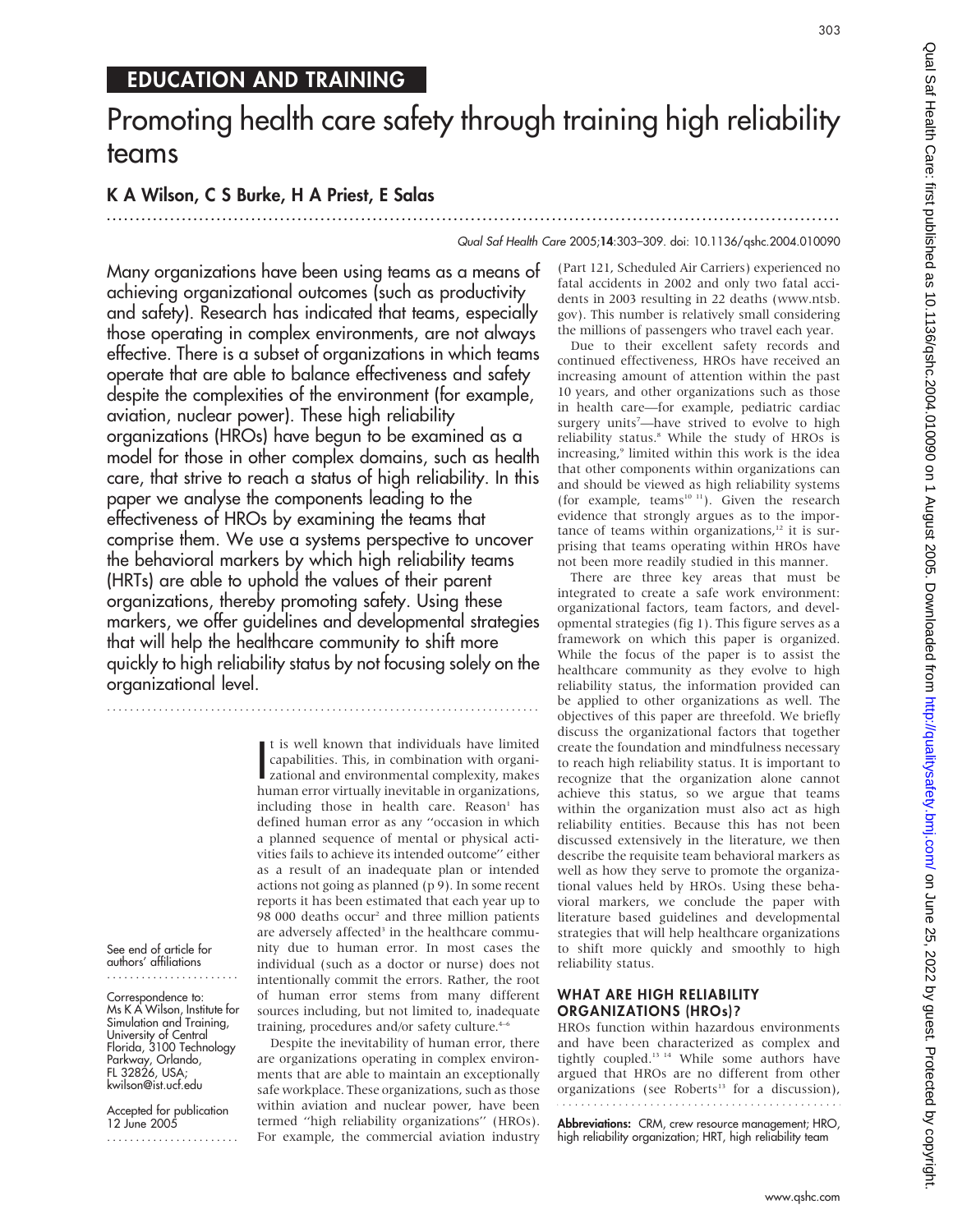

Figure 1 Structure for promoting safety in the workplace.

this is less likely the case. In addition to working within perilous environments, researchers have argued that what sets HROs apart from others is how they operate internally.<sup>8</sup> Specifically, it is suggested that the HROs' ''mindfulness'' or their ability to exhibit ''a pattern of heedful interrelations of actions'' (p 357) has allowed them to reach their high reliability status. Furthermore, and as depicted in fig 1, mindfulness at the organizational level is comprised of a commitment to certain values and actions—specifically, commitment to resilience, sensitivity to operations, deference to expertise, reluctance to simplify, and preoccupation with failure<sup>9</sup> (see table 1 for definitions). Finally, in addition to holding the values previously mentioned, HROs enhance their commitment to excellence by (1) actively seeking knowledge about what they don't know, (2) designing reward systems that recognize both the cost of failures and the benefits of reliability, and (3) communicating the whole picture to all levels of the organization.<sup>15</sup> Thus, the successful combination of these values and characteristics allows HROs to reduce and mitigate errors in an effort to maintain safety.

#### WHAT ARE HIGH RELIABILITY TEAMS (HRTs)?

While much has been learned about teams within the last two decades, the examination of how teams can be used to reduce errors and promote workplace safety (such as patient safety) has been relatively neglected. In order for organizations within the healthcare community (and others) to reach a high reliability status, it takes more than just appropriate organizational level values (for example, commitment to resilience, sensitivity to operations). Rather, a systems view must be taken to look at other levels within the organization that contribute to its high reliability status. Specifically, individuals and teams embedded within the organization are critical to the success of an HRO. Teams in the healthcare community that may be considered HRTs include (but are not limited to) surgical teams, emergency room teams, emergency response teams (such as Emergency Medical Services (EMS)), or any set of two or more team members who consistently and effectively work interdependently towards a shared goal in a complex environment.

Extracting from the literature on HROs and HRTs, it can be argued that, to become an HRT, team members must exhibit behaviors that facilitate those characteristics and values held by the organization within which they operate. The team level behaviors critical for the success of HROs at maintaining next. While the teamwork behaviors described are those that may be exhibited by non-HRTs, HRTs differ in that they are able to demonstrate these behaviours consistently and effectively over time in complex dynamic environments while working under high levels of stress. We discuss these team behaviors in terms of how they contribute to organizational values and conclude each section with a prescription for achieving high reliability status.

their status and achieving workplace safety will be discussed

#### Sensitivity to operations

N Guideline 1: HRTs must use closed loop communication and other forms of information exchange to promote shared situational awareness regarding factors internal and external to the team.

HRTs help organizations maintain a sensitivity to operations by ensuring that all team members know the ''big picture''. Closed loop communication and well developed shared situation awareness are key within this type of environment. Closed loop communication consists of the team's ability to exchange clear concise information, to acknowledge receipt of that information, and to confirm its correct understanding.16 When doctors prescribe medications for patients, it is critical that the nurse acknowledges that the request has been received and that the doctor verifies that the correct prescription is being obtained. Similarly, as a patient is transferred from one department to another (for example, from EMS to the emergency room), it is important that all of the necessary information (such as ''vitals'') is transmitted and received accurately. In addition, HRTs exhibit shared situation awareness of the environment, allowing them to apply the appropriate task strategies, $17$  which is foundational to the evolution of high reliability status. A shared awareness of the situation among team members helps to improve workplace safety by alerting members to latent errors, as well as impacting decisions in terms of strategy and team coordination efforts to contain and minimize errors that do occur.17 18 For example, a surgical team with shared situation awareness can anticipate future contingencies before they escalate into a more critical situation.

# Commitment to resilience

N Guideline 2: HRTs must develop shared mental models that allow team members to monitor others' performance and offer back-up assistance when needed.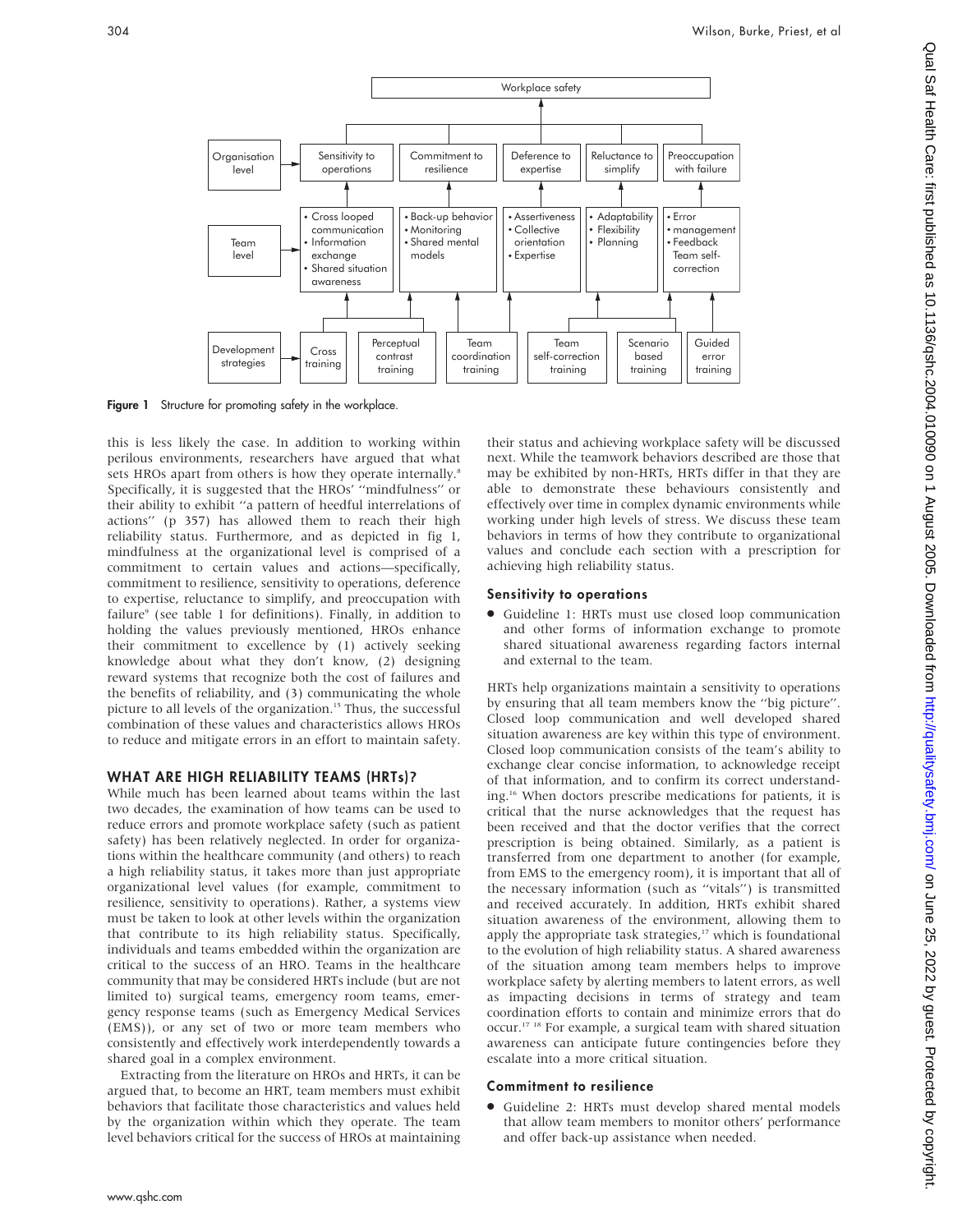| Value                        | <b>Organization level</b>                                                                                                                            | <b>Team level</b>                                                                                                                                                                                                                                                                                                                                                                                                                                                        |
|------------------------------|------------------------------------------------------------------------------------------------------------------------------------------------------|--------------------------------------------------------------------------------------------------------------------------------------------------------------------------------------------------------------------------------------------------------------------------------------------------------------------------------------------------------------------------------------------------------------------------------------------------------------------------|
| Sensitivity to<br>operations | Ongoing concern with the unexpected                                                                                                                  | Closed loop communication: Team's ability to exchange information accurately and clearly<br>and to acknowledge receipt of information (e.g. during shift change, outgoing nurse informs<br>incoming nurse of patients' status. Incoming nurse summarizes that information and outgoing<br>nurse confirms its accuracy).                                                                                                                                                  |
|                              | Attentiveness to those on the front line                                                                                                             | Information exchange: Team members' ability to speak clearly, concisely, and in an<br>unambiguous manner with other team members (e.g. an EMS technician provides vital signs<br>of incoming patient to emergency room team). Information exchange skills should be<br>transportable, meaning improvement in their ability to communicate increases across tasks.                                                                                                        |
|                              | Acknowledgement that the cause of an<br>accident is often not the result of a<br>single active error but rather errors lying<br>latent in the system | Shared situation awareness: Team's ability to develop shared mental models of the<br>environment (internal and external) to apply correct task strategies and anticipate future<br>situations (e.g. a surgical team discusses "if-then" scenarios prior to the procedure).                                                                                                                                                                                               |
|                              | Sources: Weick and Sutcliffe, <sup>9</sup> Roberts<br>and Bea <sup>15</sup>                                                                          | Sources: Cannon-Bowers et al, <sup>17</sup> Endsley <sup>18</sup>                                                                                                                                                                                                                                                                                                                                                                                                        |
| Commitment to<br>resilience  | Ability to identify, control, and recover<br>from errors                                                                                             | Back-up behavior: The capability of team members to give, seek and receive task instructive<br>feedback. Assisting team members to perform their tasks. Back-up behavior can be achieved<br>by providing a team mate with verbal feedback or coaching, helping a team mate<br>behaviorally in carrying out actions, and/or assuming and completing a task for a team mate<br>(e.g. a doctor offers assistance to another doctor during an emergency to reduce workload). |
|                              | Errors and failures kept small                                                                                                                       | Performance monitoring: Team's ability to monitor team members' performance and provide<br>constructive feedback (e.g. a nurse monitors a doctor's performance during a procedure to<br>ensure steps are not omitted).                                                                                                                                                                                                                                                   |
|                              | Practice worst case scenarios                                                                                                                        | Shared mental models: Team's ability to share compatible knowledge pertaining to<br>individuals' roles in the team, the roles of fellow team members, their characteristics, and the<br>collective requirements needed for effective team interaction (e.g. a surgical team has a<br>shared and overlapping understanding of the procedure to be performed).                                                                                                             |
|                              | Develop general strategies to expect<br>and react to the unexpected<br>Source: Weick and Sutcliffe <sup>9</sup>                                      | Sources: Cannon-Bowers et al, <sup>17</sup> Dickinson and McIntyre <sup>51</sup>                                                                                                                                                                                                                                                                                                                                                                                         |
| Deference to<br>expertise    | Encourages communication of expertise<br>from all levels                                                                                             | Assertiveness: The willingness of team members to communicate ideas and observations in a<br>manner that is persuasive to other team members. Allows team members to provide<br>feedback, state and maintain opinions, address perceived ambiguity, initiate actions, and<br>offer potential solutions (e.g. a nurse questions a doctor's medication order because of a                                                                                                  |
|                              | Decisions made on the front line                                                                                                                     | patient's known allergies).<br>Collective orientation: Some team members have been found to be more collectively oriented<br>than others, meaning they exhibit more interdependent behaviors in task groups (e.g. all ER<br>team members worked together to solve the challenging problem).                                                                                                                                                                              |
|                              | Cultivate diversity<br>Source: Weick and Sutcliffe <sup>9</sup>                                                                                      | Expertise: Knowing how to do something well and is gained through experience (e.g. the ER<br>team required the expertise of all members to identify the cause of a patient's unusual<br>symptoms).<br>Sources: Roberts and Bea, <sup>15</sup> Helmreich and Merritt, <sup>19</sup> Blickensderfer, <sup>27</sup> Smith-Jentsch et al, <sup>52</sup>                                                                                                                      |
|                              |                                                                                                                                                      | Smith et al <sup>63</sup>                                                                                                                                                                                                                                                                                                                                                                                                                                                |
| Reluctance to<br>simplify    | Unwillingness to simplify a situation                                                                                                                | Adaptability/flexibility: Team's ability to gather information from the task environment and<br>adjust their strategies by reallocating their resources and using compensatory behaviors such<br>as back-up behavior (e.g. a stable patient goes into cardiac arrest and the team must<br>respond quickly).                                                                                                                                                              |
|                              | Create more complete pictures of situations                                                                                                          | Planning: Planning both prior to and during a mission helps teams improve performance by<br>setting goals, sharing relevant information, clarifying member's roles, prioritizing tasks,<br>discussing expectations, and environmental characteristics and constraints (e.g. prior to the<br>arrival of a critical patient to the emergency room, the attending resident discusses roles,                                                                                 |
|                              | Encourage spanning of boundaries,<br>negotiating, scepticism, and differences<br>in opinions<br>Source: Weick and Sutcliffe <sup>9</sup>             | responsibilities, and expectations for when the patient arrives).<br>Sources: Cannon-Bowers et al, <sup>17</sup> Stout et al <sup>54</sup>                                                                                                                                                                                                                                                                                                                               |
|                              |                                                                                                                                                      |                                                                                                                                                                                                                                                                                                                                                                                                                                                                          |
| failure                      | Preoccupation with Encourage error reporting                                                                                                         | <i>Error management</i> : Based on understanding the nature and extent of error, changing<br>conditions found to induce error, and determining and training behaviors that decrease<br>errors (e.g. an emergency room team recognizes that an inappropriate drug has been                                                                                                                                                                                                |
|                              | Accept human error as inevitable                                                                                                                     | administered and quickly takes actions to mitigate the consequences).<br>Feedback: Team's ability to provide constructive feedback, seek feedback on own<br>performance, and accept feedback from others (e.g. following surgery, the lead surgeon<br>provides a debrieting of the surgery including positive aspects and areas in need of                                                                                                                               |
|                              | Obsession with success liabilities (e.g.<br>overconfidence)                                                                                          | improvement).<br>Team self-correction: Team's ability to monitor and categorize their own behavior to<br>determine its effectiveness, which generates instructive feedback so that team members can<br>review performance episodes and correct deficiencies (e.g. surgical team meets following a<br>procedure to discuss positive and negative aspects of procedure and ways to improve<br>performance in the future).                                                  |
|                              | Source: Weick and Sutcliffe <sup>9</sup>                                                                                                             | Sources: Cannon-Bowers et al, <sup>17</sup> Helmreich <sup>55</sup>                                                                                                                                                                                                                                                                                                                                                                                                      |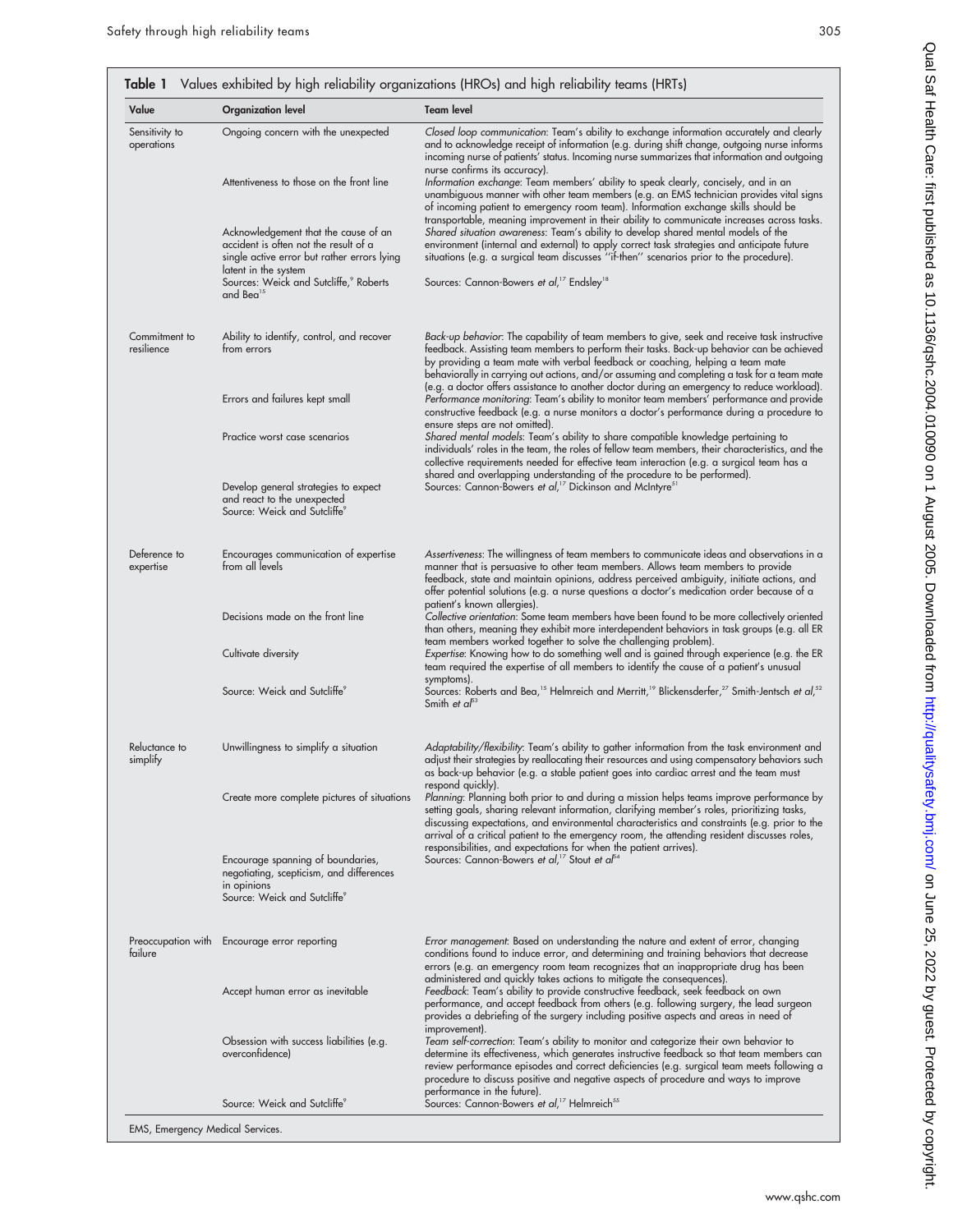The consequences of errors in HROs are severe. It has therefore been argued that the greatest countermeasure to human error is collaboration among team members (that is, teamwork).19 HRTs encourage a commitment to resilience in that members serve as redundant systems to avoid, trap, and mitigate the consequences of errors.<sup>19</sup> In order to prevent errors and ensure workplace safety, team members must do several things: (1) ask for help when overloaded, (2) monitor each others' performance to notice any performance decreases, and (3) take an active role in assisting other team members who are in need of help (for example, lending a hand; expressing diverse viewpoints). To accomplish this, HRTs demonstrate teamwork behaviors such as mutual performance monitoring, back-up behavior, and development of shared mental models.17 20 For example, ER nurses and doctors must be willing to work together to ensure that patients are handled efficiently and safely. This includes monitoring each others' performance and providing assistance (back-up behavior) when one is overloaded. In addition, by developing a shared understanding of the situation and task at hand, the team is able to work together more efficiently without having explicitly to state expectations. Rather, team members know what to do and when, and each team member completes his/her task and provides relevant information without being asked. A lack of clear understanding can have detrimental consequences, and this contributed to an incompatible heart-lung transplant that was performed at Duke University in 2003.<sup>21</sup>

#### Deference to expertise

N Guideline 3: HRTs must demonstrate a collective orientation that allows members to be assertive, to take advantage of functional expertise, and to seek and value input from other team members.

Many teams use status or member rank to determine how heavily to weigh the advice or input that members offer. HRTs, however, defer to member expertise by recognizing its value regardless of the level at which it resides. HRTs are also aware that the knowledge or actions of one team member are important and must be taken into consideration.<sup>22 23</sup> Furthermore, the team has a collective orientation in that what another team member knows or does impacts on the rest of the team. Additionally, as it may not always be senior team members who have the most expertise in a given situation; it is important for junior members to feel comfortable speaking up and offering their expertise. As such, junior team members are encouraged to assert themselves (that is, clearly and directly communicate their concerns and ideas to others) and to share their expertise with the team.<sup>24</sup> For example, a nurse should feel comfortable addressing a concern to the doctor without fear of reprimand, even if the concern was unwarranted. Deference to expertise allows HRTs to take full advantage of the potential synergy available within the team in any given situation, regardless of rank.

#### Reluctance to simplify

N Guideline 4: HRTs must seek to recognize complexities of their task environment and accordingly develop plans that are adaptable and promote flexibility.

An environment simplified by expectations can help reduce the complexity and promote coordination among HRT members. However, if simplified too much, it can also affect workplace safety in that information may be excluded or ignored. It is important in these environments that HRTs be prepared to recognize and react to both expected (routine) and unexpected (such as novel) events.<sup>9</sup> A surgeon, for

example, who is not prepared for a potential hemorrhage in the patient while in the operating room can seriously jeopardize the patient's life. HRTs accomplish a reluctance to simplify by careful planning before and while conducting a task, creating expectancies of what will occur.<sup>9</sup> It is standard procedure for aviation crews to conduct a preflight briefing before departing on a flight. The briefing includes information pertaining to each member's roles and responsibilities, route of flight, emergency procedures, and other relevant expectations. In addition, during periods of low workload, HRTs (like those in aviation) continue to plan for contingencies that may occur.<sup>25</sup> However, expectations can ''color'' one's attention and interpretation of information that is, information perceived as consistent with expectations is valid and inconsistent information is not valid—and thus, the actions taken based on the information. Inflexible expectations can lead to disconfirming, ignoring, or misinterpreting evidence. HRTs must therefore remain flexible and adaptable to all situations to ensure workplace safety.

#### Preoccupation with failure

N Guideline 5: HRTs must use semi-structured feedback mechanisms such as team self-correction to manage, trap, and quickly learn from errors.

Errors occur within systems every day; however, many are trapped before an accident occurs. Klair,<sup>26</sup> speaking of the aviation industry, states that: ''lessons can … be learned from flights that do not end in accidents'' (p 72) as they provide clues into what errors are occurring and how they are managed. HRTs use techniques such as team self-correction to learn from their mistakes. Self-correction entails team members monitoring their own and other's behavior during an event followed by a non-accusatory discussion of positive and negative examples of teamwork that occurred (after action review).27 As part of the self-correction process, HRTs provide, seek, and accept constructive feedback.<sup>17</sup> Providing feedback on the positive and negative aspects of the task at its completion (such as after surgery) allows team members to reflect on what was done correctly and what needs to be improved to ensure safety of the workplace. Preoccupation with failure in HRTs is also evidenced by the encouragement of team members to report incidents that did not result in a reportable accident. Such methods taken to encourage this type of reporting are voluntary non-punitive reporting systems—for example, US Aviation Safety Reporting System, ASRS; UK National Reporting and Learning System. Reports from the system should be analyzed<sup>28</sup> and used to train HRTs on how to manage and handle nonroutine events proactively.<sup>29</sup> The aviation industry has greatly benefited from the implementation of this nationwide reporting system, and the healthcare community could also benefit from such a system. Some have argued, however, that underreporting of adverse events in the US is very high (up to 96% go unreported each year<sup>30</sup>). Furthermore, the culture within the healthcare community and a fear of litigation may impede the reporting of failures.<sup>31</sup> Whether one life is at risk in the healthcare industry or hundreds of lives in the aviation domain, failures should be reported so that they can be learned from and prevented in the future.

#### HOW CAN TEAMS IN HEALTH CARE EVOLVE TO HIGH RELIABILITY STATUS?

As previously mentioned, teams are a widely used strategy for improving workplace safety,<sup>19 32</sup> especially in health care. We believe that HROs demonstrate characteristics to create an overall mindfulness through the use of HRTs. Therefore, as the healthcare community is striving to reach a status of high reliability, it becomes important to consider how healthcare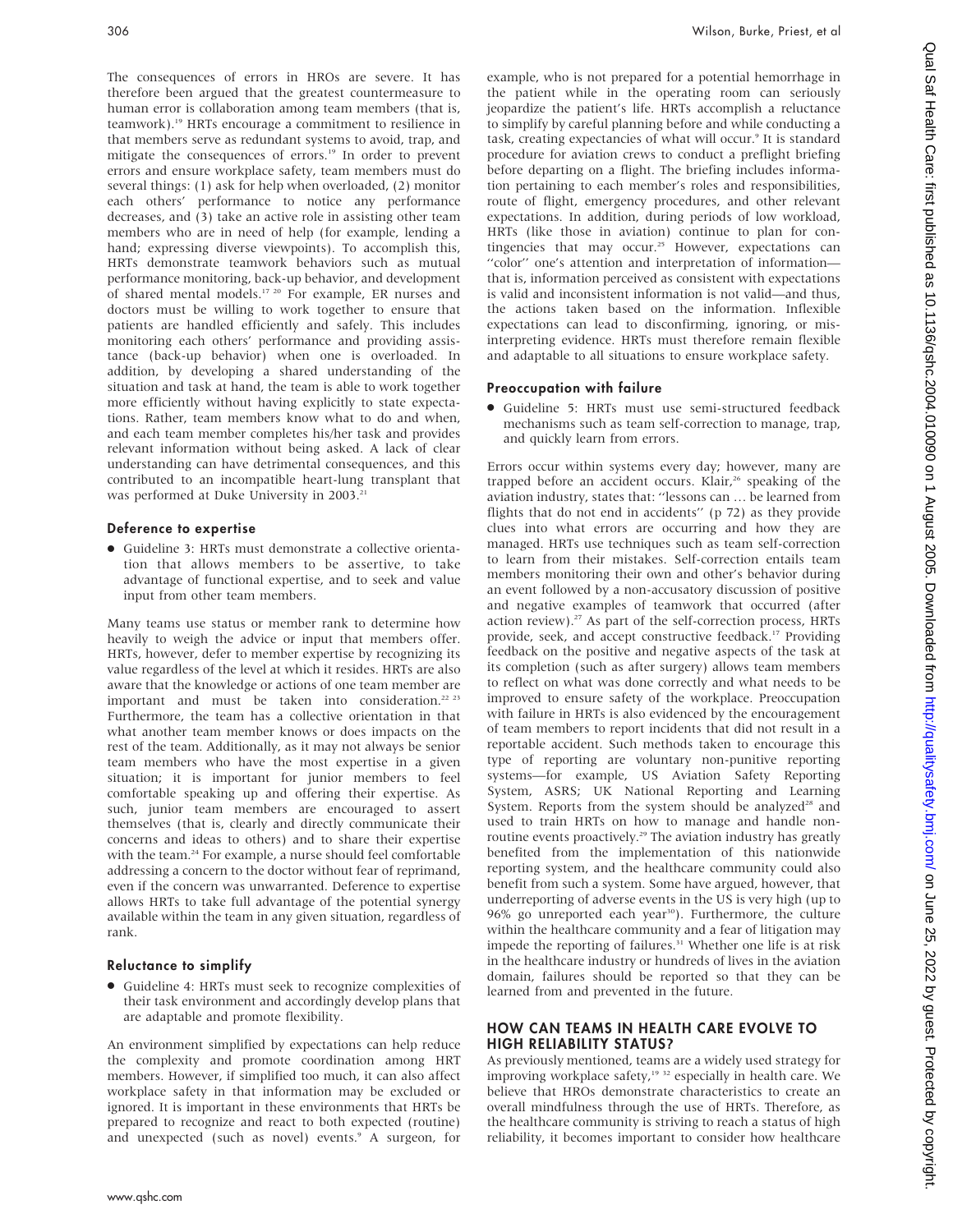teams can make this shift as well. The characteristics found to be indicative of promoting safety at an organizational level and their translation into behaviors needed by HRTs are shown in fig 1. These characteristics are supported through the organization (for example, by leadership and support from upper level management) and training, and ultimately lead to workplace safety. By following the science of training and systematically designing and implementing instructional strategies,<sup>33</sup> 34 non-HRTs are better able to make the shift to high reliability status. Using the information contained within the previously discussed guidelines, we can begin to propose how to develop non-HRTs in the healthcare community into HRTs through a number of developmental training strategies (table 2).

#### Developmental strategy 1: Cross training

In order to operate as an HRT, it is important that team members are able to anticipate and support other team members in their tasks (such as by providing back-up behavior). Failures in care can occur when team members have different understandings of what they should be doing in relation to what their fellow team members are doing. If all team members (such as nurses and doctors) have a shared understanding of the roles of the other, the risk for error is decreased. To do this, teams must be provided with cross training which gives them a clear understanding and shared representation (shared mental model) of how the team

| <b>Developmental</b><br>strategy | <b>Definition</b>                                                                                                                                                                                                                                                                                                                                                                                            |
|----------------------------------|--------------------------------------------------------------------------------------------------------------------------------------------------------------------------------------------------------------------------------------------------------------------------------------------------------------------------------------------------------------------------------------------------------------|
| Cross training                   | Team members are able to gain a clear<br>understanding and shared representation (shared<br>mental model) of how the team functions as well as<br>how each individual's tasks and responsibilities are<br>interrelated to those of other team members. <sup>35</sup>                                                                                                                                         |
| Perceptual contrast<br>training  | Team members are actively involved in learning in<br>order to create a deeper and more acute<br>understanding of the instructional material. <sup>56</sup> Team<br>members may be required to actively compare the<br>defining characteristics of contrasting cases which<br>will give them a keener understanding of the<br>concepts.                                                                       |
| Team coordination<br>training    | Team members improve skills such as team<br>coordination, communication (both explicit and<br>implicit), and back-up behaviour. <sup>57</sup> 58 Practice<br>opportunities are also provided for additional<br>competencies that lead to effective coordination.                                                                                                                                             |
| training                         | Team self-correction Team members are taught to assess the<br>effectiveness of their own behavior and that of<br>others. <sup>27</sup> <sup>43</sup> Team members are also taught how to<br>provide constructive feedback and correct deficient<br>hehaviors                                                                                                                                                 |
| Scenario based<br>training       | Team members are given an opportunity to<br>experience critical learning events (such as<br>common instances where errors and unsafe<br>behaviors are occurring) embedded in the training<br>scenarios, allowing them to learn from a<br>meaningful framework. <sup>34 44</sup>                                                                                                                              |
| Guided error<br>training         | Team members are able to experience errors, react<br>to errors, and see the consequences of errors<br>through guided practice (Lorenset <i>et al,</i><br>unpublished). <sup>47</sup> <sup>49</sup> Errors are used as a function of<br>information that provide feedback to trainees so<br>they may develop better learning and knowledge<br>transfer strategies to be used in the real task<br>environment. |

functions as well as how each member's tasks and responsibilities are interrelated to those of others.<sup>35</sup> There are three levels of cross training:<sup>36</sup> (1) positional clarification (general knowledge regarding position and associated responsibilities); (2) positional modeling (general dynamics of the team, other team members' duties, and how own duties relate to and affect others), and (3) positional rotation (working knowledge of the specific job activities of others and how own duties interact with and affect others). The appropriate level of training will depend on the level of interdependency and technical expertise required by team members. For example, teams provided with positional rotation training will be able to assist a team member by actually completing his/her task if that team member is overloaded. Consider a nurse who is a designated ''floater'' (that is, works in several different units). After cross training, this nurse will be able to fill in for another nurse in any of these units if someone is sick or needs assistance. Cross training allows teams to be more effective and efficient. It is important to remember when cross training team members that they should be provided not only with what behaviors should be performed but also ''how'' and ''why'' they are performed. This stems from research indicating that, because of the complexity of each other's tasks in the healthcare domain, decreased performance may occur in cross trained individuals as the result of a trade-off between specialized individual skills for broader team skills.<sup>37</sup> With this knowledge, teams are better able to coordinate without explicit communication (for example, to provide back-up behavior without being asked) to support safety in the workplace through sensitivity to operations and commitment to resilience—characteristics of HRTs.

#### Developmental strategy 2: Perceptual contrast training

Cognitive skills such as noticing, performance monitoring, and situational awareness are argued to be important in creating safe mindful HRTs. Perceptual contrast training has been argued to improve one's conceptual knowledge and "noticing"<sup>38</sup> by presenting contrasting alternatives to scenarios or events allowing trainees to recognize these differences (contrasts) and discriminate between the positive and negative aspects of each.<sup>39</sup> For example, trainees could be shown examples of how a surgeon successfully and unsuccessfully leads his/her team in the operating room. As a second example, trainees could be presented with scenarios demonstrating a complete and accurate shift change briefing versus an incomplete and inaccurate shift change briefing. While primarily used at an individual level within relatively confined environments, we argue that this technique can be extended to evolve non-HRTs into HRTs. Expertise demonstrated by HRTs is evidenced by their ability to notice relevant and sometimes subtle differences in both visual and verbal situations.<sup>39</sup> Noticing and situational awareness are particularly important in hospitals or other emergency environments where there are multiple inputs and little time to make decisions. As noticing is a precursor to the listed cognitive skills, perceptual contrast training may be a way to move teams toward a commitment to resilience, sensitivity to operations, and ultimately safe practices in the workplace.

#### Developmental strategy 3: Team coordination training

Research suggests that high performance teams such as HRTs may use different coordination strategies from low performance teams,<sup>40</sup> leading to improved safety. For example, the introduction of team coordination training in the aviation community (crew resource management, CRM) has led to improved safety records and fewer accidents resulting from poor teamwork.41 CRM training is provided to all team members and focuses not only on the inevitability of human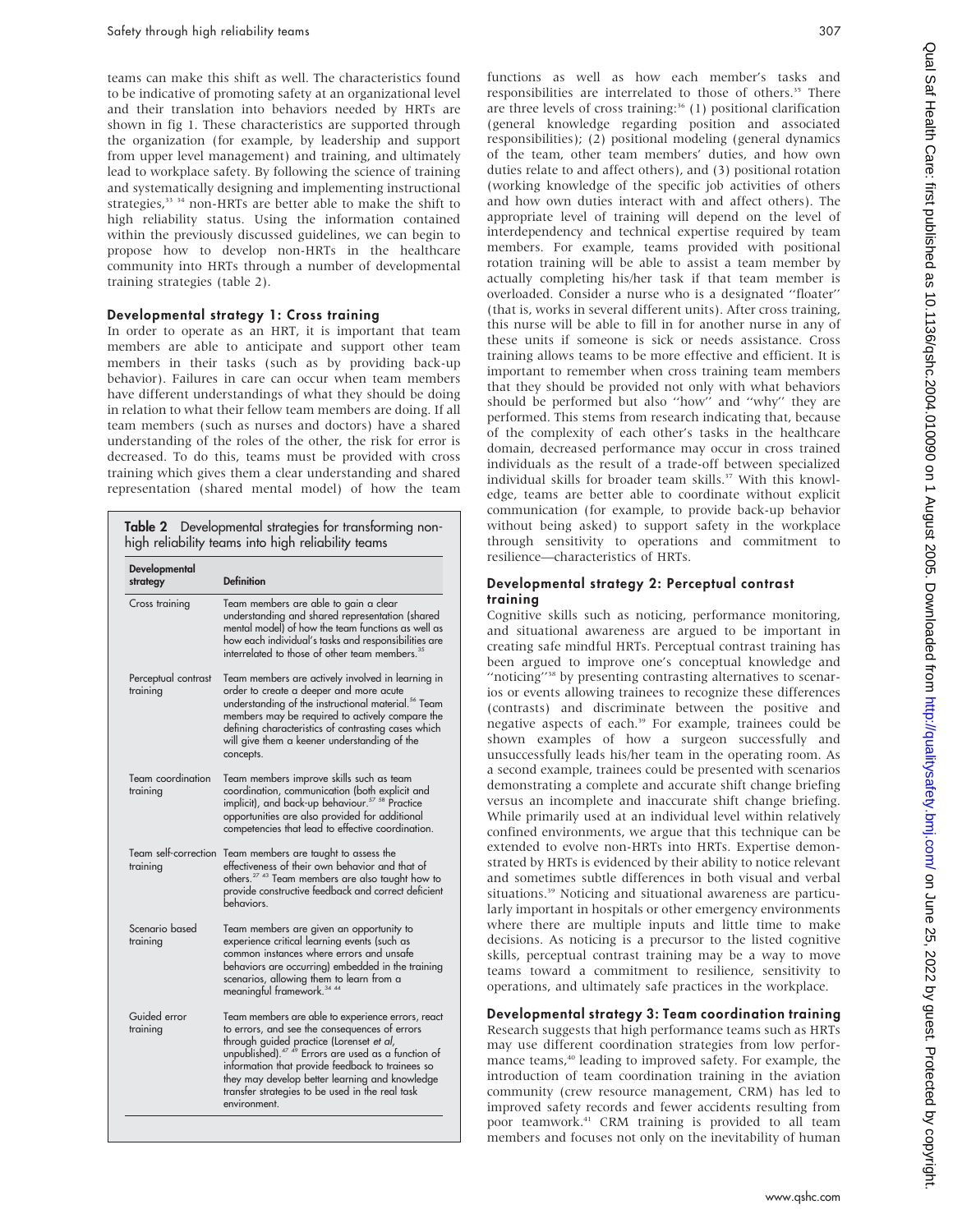error but also on the manageability of those errors through teamwork. Anesthesia crisis resource management, based on CRM training, has been developed in the healthcare community but is limited in that only anesthetists and nurses are provided with training (Wilson-Donnelly et al, unpublished); surgeons, for example, are not. The MedTeams project was also developed to implement CRM training in emergency medical care.<sup>42</sup> Healthcare professionals must be aware of the potential for failures in complex environments where they are expected to be error-free due to the life and death decisions that must be made. Team members can become more vigilant in these situations by raising awareness of the potential for errors and developing strategies for how teams can learn from them. We argue that, by training the importance of teamwork and team performance, non-HRTs will be better able to communicate and coordinate as a team, reducing the likelihood of errors (through a commitment to resilience and sensitivity to operations) and move closer to becoming a HRT. Training should include creating awareness that expertise may reside within any member, facilitating the team's continuous stride for deference to expertise.

#### Developmental strategy 4: Team self-correction training

It is important for HRTs to monitor their situation continuously in an effort to identify non-routine or unsafe behaviors before they culminate into hazardous situations. However, it is not enough that these behaviors are identified; they must also be corrected and avoided in the future. Team self-correction training focuses on teaching team members to identify errors and unsafe behaviors, provide constructive feedback, and correct any unsafe acts so that teams will be more effective during future events.<sup>43 44</sup> A benefit of team self-correction training is that it teaches teams to self-correct without help from an outside instructor.<sup>27</sup> During training, however, a facilitator plays a key role by: (1) focusing the team's discussion, (2) creating a positive learning climate, (3) encouraging participation from all team members, and (4) modeling skills of effective feedback.<sup>43</sup> This facilitated training will help prepare teams to complete the selfcorrection process on their own. Teams can then use this strategy during debriefing sessions following task completion (for example, after action reviews within the military). Since a lot of knowledge in health care is based on informal on-thejob training, the ability to self-correct (that is, to identify and correct any weaknesses) can lead to greater expertise and fewer problems as team members learn. These elements help HRTs to maintain their reluctance to simplify and preoccupation with failure. Furthermore, the ability of a team to selfcorrect is important as it evolves from non-high reliability to high reliability status.

#### Developmental strategy 5: Scenario based training

Scenario based training is a developmental strategy that uses embedded ''trigger'' events to structure and guide practice training scenarios.45–47 The trigger events serve to elicit specific behaviors which are defined a priori. Designing appropriate practice scenarios and embedding appropriate trigger events allows HRT members to develop the requisite knowledge, skills, and attitudes needed to deal with errors. Scenario based training thus enables healthcare teams to practice for complex and/or novel events that may otherwise be dangerous for the patient or impractical on the job. For example, an EMS team could be presented with a scenario in which they have been called to the scene of a car crash. When they arrive at the scene they identify the family involved in the accident. It appears that all of the family members are okay when the father falls to the ground unexpectedly. The team must adapt quickly and respond to the patient. Performance is observed and feedback provided to improve the team's performance in the future. Thus, providing teams with the opportunity to practice within these types of scenarios allows them to be better prepared to manage a multitude of situations (such as non-routine events or team failures) by remaining adaptive and flexible. In turn, this training allows HRTs to maintain a preoccupation with failure and a reluctance to simplify.

# Developmental strategy 6: Guided error training

Guided error training, which uses a supported error correction technique, has been argued to be most beneficial for reducing and managing errors (Lorenzet et al, unpublished). The premise of guided error training is that training is designed to guide trainees towards making errors so that they can learn what the outcomes of such actions look like.<sup>48</sup> Once trainees are guided to the errors, they are given support to correct the errors through the development of corrective strategies.<sup>49</sup> They are then able to apply the learned knowledge and strategies during practice scenarios. Feedback is provided to trainees to help them transfer what they have learned to the real world environment (Lorenzet et al, unpublished).50 In the healthcare domain, it has been shown that human error is occurring at alarming rates.<sup>23</sup> The need for teams in health care to learn what errors look like and be trained on how to correct them is imperative. As HRTs strive to maintain a preoccupation with failure, guided error training allows non-HRTs to make the shift to high reliability status by training them how to recognize and correct errors when they occur so as to minimize the consequences of such errors.

### CONCLUSIONS

The literature examining HRTs is minimal. However, as organizations increasingly use teams as a means to improve safety, the need to recognize what characteristics should be demonstrated by these teams becomes apparent. The literature available on HROs and HRTs must be extended and applied to HRTs to better understand the characteristics of these teams, how they impact on workplace safety, and how to evolve non-HRTs into HRTs through training. As many organizations in health care are striving to make the shift to high reliability status, this need becomes evident. We hope that the theoretical framework and suggestions that flow from the information provided in this paper will stimulate thinking by the researcher and practitioner communities within health care and beyond. It is important to mention, however, that success will be limited if any of the instructional strategies suggested are used in isolation or if not all team members are provided with training. To have the most significant impact it is necessary to implement multiple

# Key messages

- High reliability teams can help organizations become high reliability organizations.
- High reliability teams exhibit closed loop communication, information exchange, shared situation awareness, back-up behavior, mutual performance monitoring, shared mental models, assertiveness, collective orientation, expertise, adaptability, flexibility, planning, error management, feedback, team selfcorrection.
- High reliability teams can be developed by cross training, perceptual contrast training, team coordination training, team self-correction training, scenario based training, and guided error training.